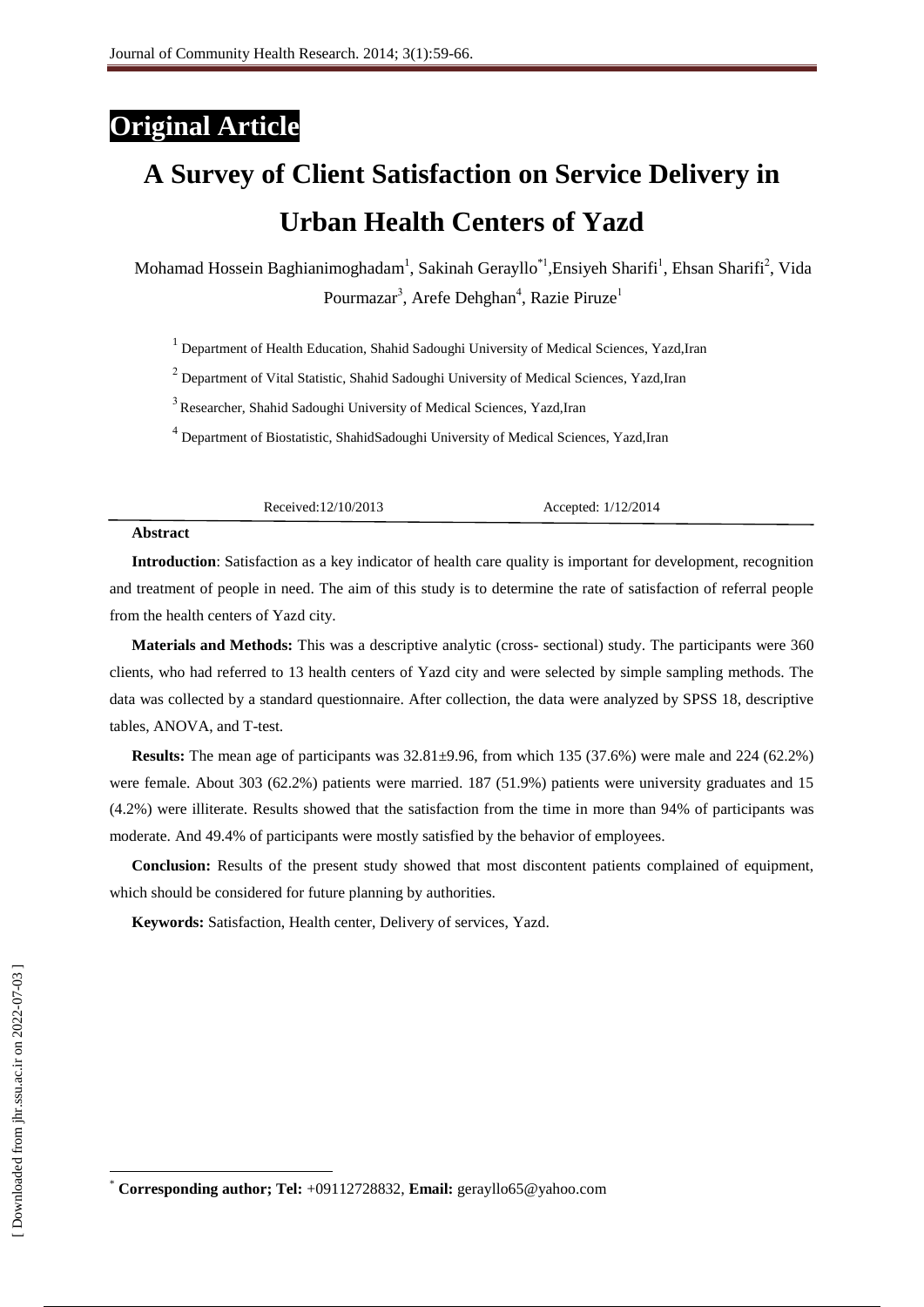### **Introduction**

The city health network is the smallest independent unit of the health system in Iran  $[1]$ . The main duty of health centers is to fulfill the needs of customers  $[2]$  and if necessary, refer them to more equipped centers such as hospitals [1].

In recent years, the priority has been the quantity of health services  $[3-4]$ . Over the past 10 years, consumer satisfaction has become a measure of service quality of health sectors [5-  $<sup>6</sup>$ . This has been a method to particularly</sup> recognize the weaknesses of applications and promote protocols and system services  $[6-7]$ .

The first step in creating a change to an ideal situation is to review the current status in order to identify the current circumstances and variables affecting the quality of care. Programs need to be modified to reach the ideal situation<sup>[8]</sup>.

Satisfaction is a cognitive and emotional response that allows individuals to express their gratification  $[9]$ . Kotler defines satisfaction as the individual's sense of joy and hope that is a comparison between a perceived product performance and results and their expectations [10] .

Quality of care from the patients' perspective and satisfaction of the patient is a multidimensional concept  $[11]$ . The three dimensions are:Access to care, Expertise of staff and Quality of care, which covers nearly two-thirds of patient satisfaction [12].

Satisfaction is the key indicator of health care quality in development, diagnosis, treatment, supportive care, and rehabilitation  $[15-16]$ . Determinants of patient satisfaction are some features of demographic, social and economic factors such as age, sex, education level, understanding client rights [13-14] and specified care system [17-18].

High quality depends on a positive relationship with patient satisfaction  $[19]$  that anticipates future use of the service  $[7]$ , and will lead to sustainable development of services  $[5]$ . Although a survey of satisfaction is difficult  $[19]$ , it is a great way to improve the quality of services<sup>[1]</sup>.

Method of collecting data through questionnaires has been recognized as the most objective approach to this issue  $^{[7]}$ . Despite the urgent need to assess satisfaction of services, few studies have been conducted in this area  $[5,14]$ , if people feel sick and troubled, their first choice for treatment and prevention of a diseases condition and feedback from service, are health centers and therefore, satisfaction of clients is an important factor.

Thus, the aim of this study is assessing client satisfaction from methods of delivery of urban health centers of Yazd.

#### **Materials and Methods**

This was a descriptive analytic (crosssectional) study. The participants were 360 clients refering to 13 health centers of Yazd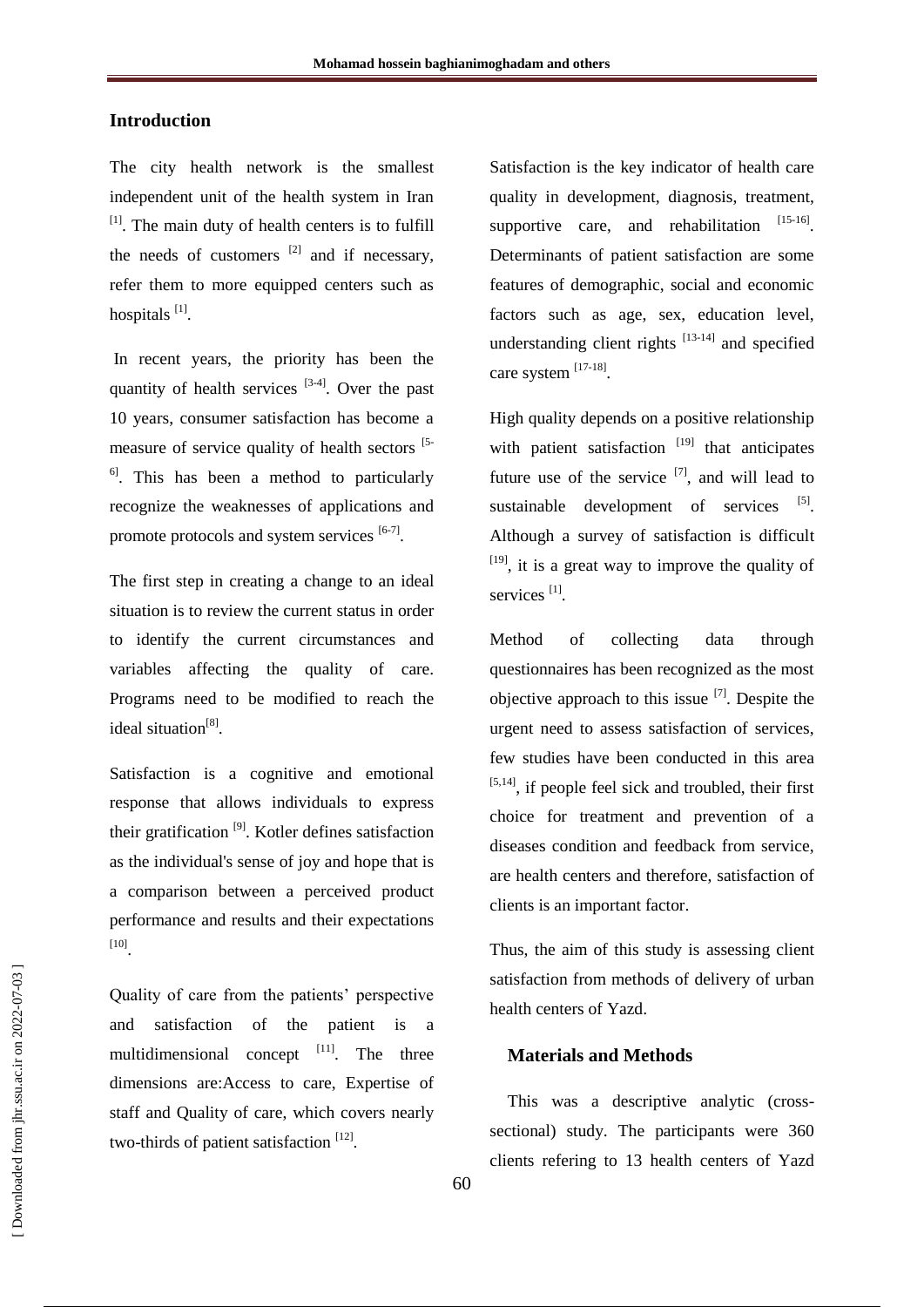city and were selected by simple sampling methods. The data were collected by a standard questionnaire with three sections: 1 demographic questions, 2- Prevalence, 3–Tools of satisfaction measurement. Satisfaction levels subsisted in 6 episodes 1-time of access to services 2- Staff behavior 3- Location services 4- Training received 5-Available facilities and 6- Coordination. To quantify satisfaction, we used the five-level Likert scale.

For determining the level of satisfaction, we divided the scales to three sections: lower than 33.3=bad, 33.3-66.7=moderate and more than 66.7=good. After collection, the data were analyzed by SPSS 18, descriptive tables, ANOVA, and T-tests.

#### **Results**

The mean age of participants was 32.81±9.96, from which 135(37.6%) were male and 224(62.2%) were female. About 303(62.2%) were married. 187(51.9%) were university educated and 15 (4.2%) were illiterate. About 118 (32.8%) were housewives and 74(20.6%) were employed

|                               | <b>Table 1.</b> Distribution of frequency of chem satisfaction in various aspects of satisfaction |     |          |     |                |    |  |
|-------------------------------|---------------------------------------------------------------------------------------------------|-----|----------|-----|----------------|----|--|
| <b>Levels of satisfaction</b> | Good                                                                                              |     | Moderate |     | Bad            |    |  |
|                               | $\%$                                                                                              | N   | $\%$     | N   | $\%$           | N  |  |
| <b>Time</b>                   | 0.3                                                                                               | 1   | 94.7     | 337 | 5              | 18 |  |
| Equipment                     | 36                                                                                                | 129 | 53.3     | 191 | 10.7           | 38 |  |
| <b>Behavior</b>               | 67                                                                                                | 240 | 32.1     | 115 | 0.9            | 3  |  |
| <b>Education</b>              | 57.9                                                                                              | 205 | 34.7     | 123 | 7.4            | 26 |  |
| <b>Behavior and education</b> | 47.6                                                                                              | 168 | 48.4     | 171 | $\overline{4}$ | 14 |  |
| <b>Place</b>                  | 46.2                                                                                              | 165 | 49.8     | 178 | $\overline{4}$ | 14 |  |
| Coordination                  | 50.8                                                                                              | 181 | 40.7     | 145 | 8.5            | 30 |  |

**Table 1:** Distribution of frequency of client satisfaction in various aspects of satisfaction

Results showed that satisfaction of more than 94% of participants from that time period was moderate. The satisfaction of 49.4% from the participants of employees' behavior was good.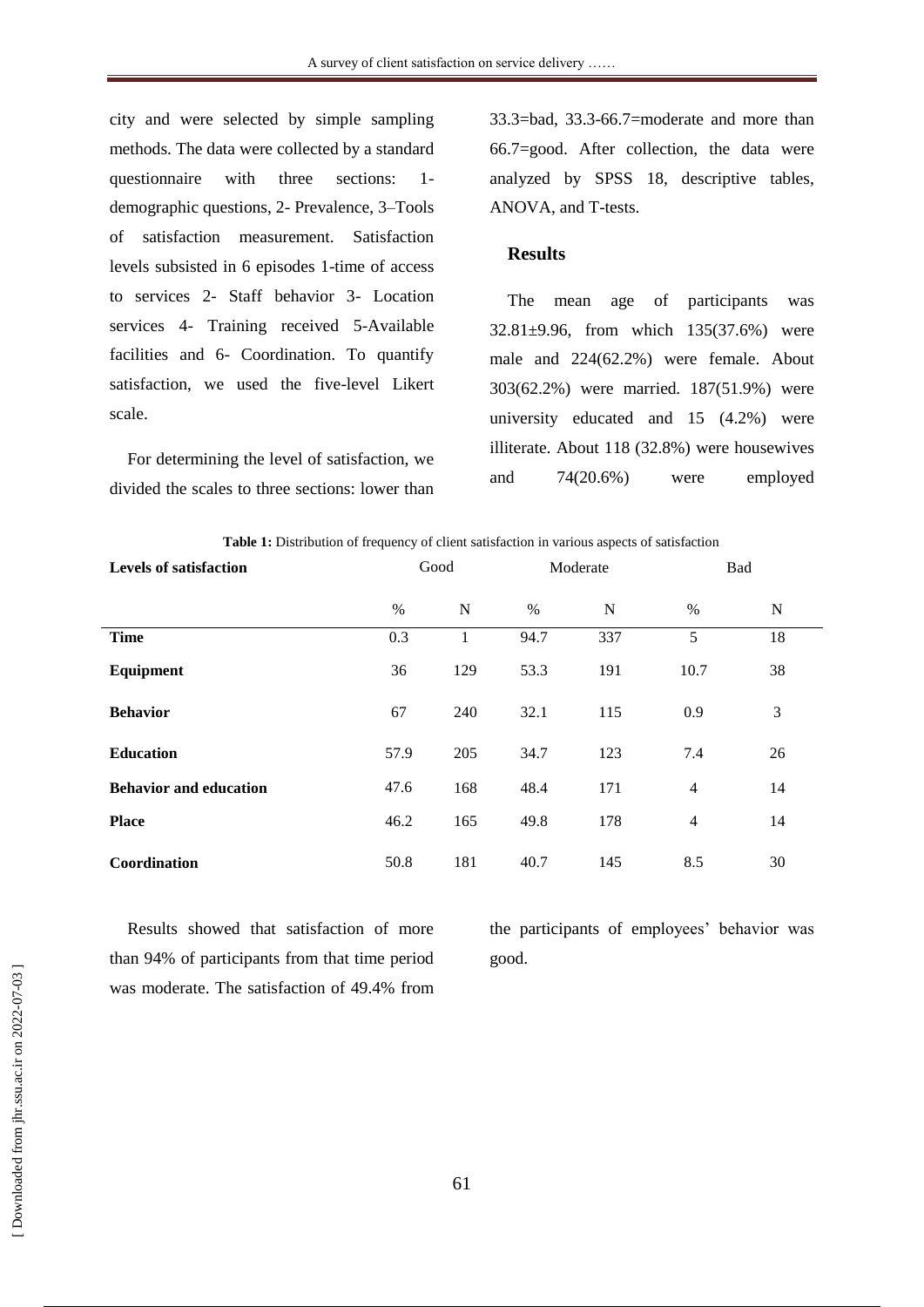**Mohamad hossein baghianimoghadam and others**

| Dimensions of<br>satisfaction | Time | Equipment | Behavior | Education | Behavior and<br>education | place | Coordination |
|-------------------------------|------|-----------|----------|-----------|---------------------------|-------|--------------|
| <b>Sex</b>                    | 0.23 | 0.02      | 0.28     | 0.46      | 0.4                       | 0.11  | 0.87         |
| <b>Marital</b>                | 0.9  | 0.49      | 0.68     | 0.04      | 0.05                      | 0.76  | 0.76         |
| <b>Education</b>              | 0.16 | 0.04      | 0.7      | 0.7       | 0.83                      | 0.03  | 0.76         |
| Job                           | 0.89 | 0.26      | 0.72     | 0.04      | 0.17                      | 0.15  | 0.8          |
| presenting                    | 0.84 | 0.5       | 0.04     | 0.37      | 0.04                      | 0.02  | 0.25         |

**Table 2:** Distribution of the correlation between satisfaction and demographic variables

The results of this table show that there is a positive correlation between equipment and sex (p=0.02). There was a negative correlation between education and satisfaction of facility

 $(p=0.03, r=0.14)$ . There was a positive correlation between presenting and satisfaction of the facility location (Table2).

| Good          |        | Moderate |                                                                                    | <b>Total</b>  |                                                                                 |  |
|---------------|--------|----------|------------------------------------------------------------------------------------|---------------|---------------------------------------------------------------------------------|--|
| $\frac{0}{0}$ |        |          | $\mathbf N$                                                                        | $\frac{0}{0}$ | ${\bf N}$                                                                       |  |
| 54            |        |          | 23                                                                                 | 100           |                                                                                 |  |
|               |        |          |                                                                                    | 50            |                                                                                 |  |
| 78            |        |          | $\,8\,$                                                                            |               |                                                                                 |  |
|               |        |          |                                                                                    | 100           | 36                                                                              |  |
| 61.8          |        |          | 29                                                                                 |               |                                                                                 |  |
|               |        |          |                                                                                    | 100           | 76                                                                              |  |
| 83.3          |        |          | 9                                                                                  |               |                                                                                 |  |
|               |        |          |                                                                                    | 100           | 54                                                                              |  |
| 65.7          |        |          | 12                                                                                 |               |                                                                                 |  |
|               |        |          |                                                                                    | 100           | 35                                                                              |  |
| 81.8          |        |          | $\overline{2}$                                                                     |               |                                                                                 |  |
|               |        |          |                                                                                    | 100           | 11                                                                              |  |
| 67.8          |        |          | 9                                                                                  |               |                                                                                 |  |
|               |        |          |                                                                                    | 100           | $28\,$                                                                          |  |
|               |        | 40.6     | 15                                                                                 |               |                                                                                 |  |
| 59.4          | $22\,$ |          |                                                                                    | 100           | 37                                                                              |  |
|               |        | 27.3     | $\sqrt{6}$                                                                         |               |                                                                                 |  |
| 72.7          | 16     |          |                                                                                    | 100           | $22\,$                                                                          |  |
|               |        | 18.2     | $\overline{2}$                                                                     |               |                                                                                 |  |
| 81.8          | 9      |          |                                                                                    | 100           | 11                                                                              |  |
|               | and    |          | $N \gamma$<br>27 46<br>28 22<br>47 38.2<br>45 16.7<br>23 34.3<br>9 18.2<br>19 32.2 |               | <b>Rable 3.</b> Distribution of the samples status and section of health center |  |

**Table 3:** Distribution of the samples' status and section of health center

The results of table 3 show that satisfaction of more than 80% of participants from family health, school health care and multiple other factors was good.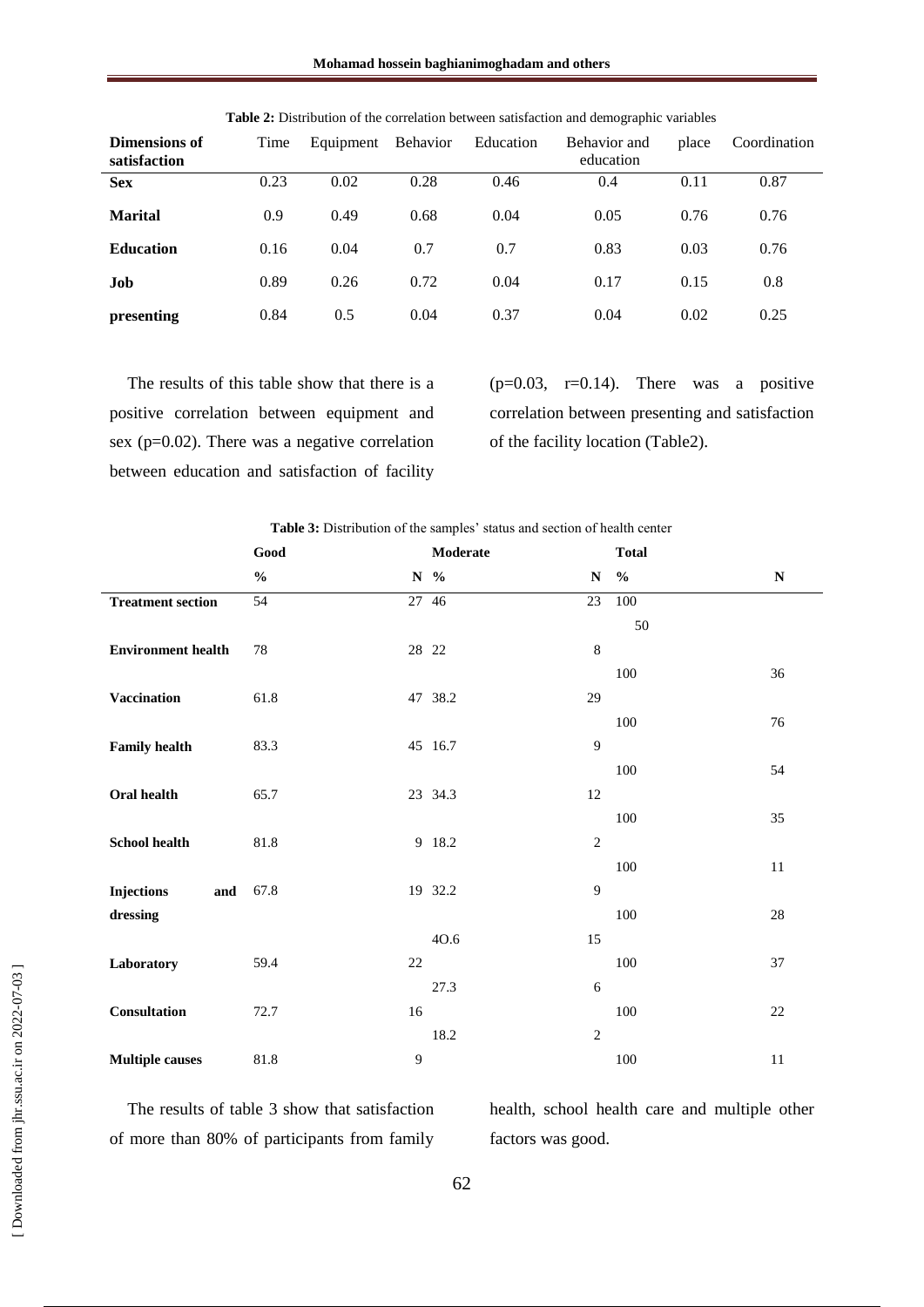### **Discussion**

The results showed that most of the participants (62.2%) were female, as was the case with the study of Sayedandy et al  $[20]$ , and Kersing  $^{[21]}$ . Also, more than 69.7% of the participants in the study of Sayedandy, and more than 54% of the samples in the Kersing's study were women.

The results of the present study revealed that most participants had academic education and only a small number of them were illiterates, while the majority of the samples were illiterate in the study of Shirvani<sup>[22]</sup> and Zahiri [1] .

Results of the present study showed that the most dissatisfaction was on the education and behavior of personnel, which should be considered in planning by authorities. The results of another study in Iran [23] revealed that most complaints by women were about the lack of follow-up by personnel at the time of visiting, also pregnant women in need of more care complained of inappropriate behavior of the staff with clients.

The data showed that the average satisfaction rating of the facilities at the health centers in male patients was significantly lower  $(p=0.02)$ than women. This indicates that sex and facilities are determinants of satisfaction, which confirms the results of Maragulish and Hagian  $[24-25]$ . There was a significant difference between the mean scores of satisfaction from the location of services, equipment and the reason for referring to

center  $(p=0.01)$ . We can conclude that the distance from the center to the clients' houses is an important factor in increasing their satisfaction and this is similar to the results of Sayedandi<sup>[21]</sup>.

There was a negative correlation between the education level of participants and satisfaction of location of services. These results are the same as the results of two other studies  $[26-27]$ . There was a significant difference between the age of participants and cause of refer to center  $(p=0.02)$ , in a way that with an increase in age, satisfaction increased, which confirms the results of Kazemaini et al and Hidari et al (26, 27). The results of Lee et al.and Moshiri et al. did not show any relevance between education and satisfaction of participants [3,28].

Our data showed that there was a significant difference between age groups of participants and the cause of referring to the health centers  $(p=0.02)$ . This means that with increasing the age, the rate of satisfaction increased, the reason of this positive relation is that the knowledge and recognition of these subjects are higher than the rest.

These results are similar to Kazemaini and Haidari's report  $[26,27]$ . There was no significant relationship between the mean grade scores of satisfaction and some variables like, age, education level and job groups, this was in contrast with the results of Kazemaini  $[26]$ , and consistent with the results of Nikpour et al and Eric et al  $^{[23,29]}$ .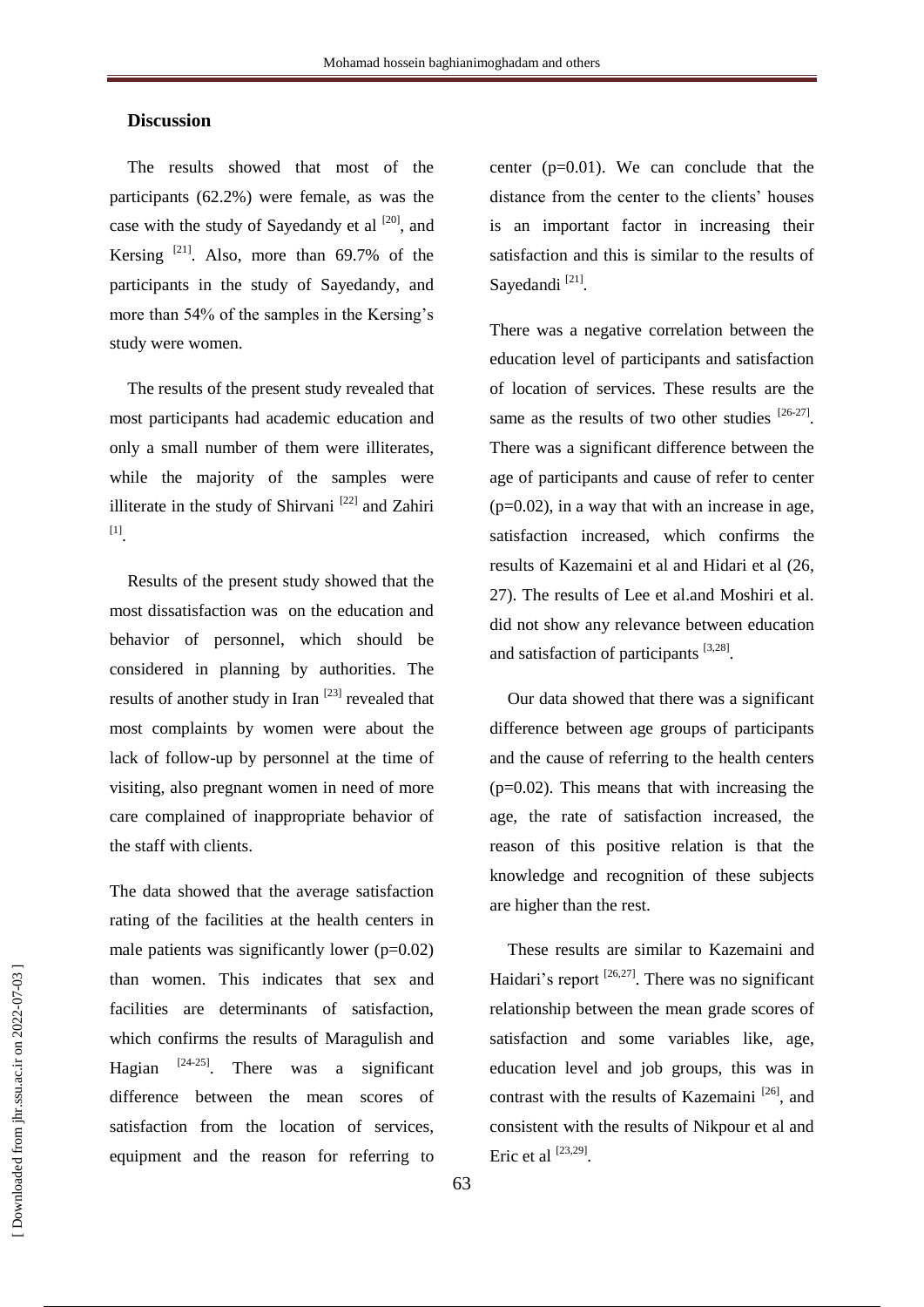In this study, the overall satisfaction level is moderate to high, which is the same as the results of Bayati in Arak<sup>[30]</sup>.

Finally, when referring to health centers, having stronger affinity interactions with family and community results in feeling more satisfied. It is hoped that by using the results of this study, we implement life skills training for employees, which is certainly a desirable outcome for the client and is a reason for the staff to provide proper treatment to not only acquire some social benefits, but also to provide a good service in order to satisfy the clients.

#### **References**

- 1. Zahiri R, Taheri M. Satisfaction of clients covering urban and rural health centers in the central province of Medical Sciences and Health Services. Scientific Journal of School of Public Health and Institute of Public Health Research. 2009;8(3): 68-72.[Persian]
- 2. javady M, Zareach A, samiee S , et al. Relationship satisfaction survey of veterans health services and demographic characteristics. Iranian Journal of War and Public Health. 2010; 2(3):28-35. [Persian]
- 3. Moshiri E, Noorbakhsh M, Ghafari M, et al. Comparison of patient satisfaction in the emergency department of University Hospital 87-86 years with 89 years. Arak University of Medical Sciences Journal. 2010; 4(5): 85-91**.** [Persian]
- 4. Abrahymnya M, Ameriuon A , Azizabadi M, et al. Patient satisfaction emergency care services in military hospitals. Journal of Hospital. 2009; 8(2): 15-22**.** .[Persian]
- 5. Ghasemzadeh M, Modiria A, Soroush M, et al. Effectiveness of Educational General Department Veterans South West Tehran referred to the Department of Veterans satisfaction Veterans. Medical Research Institute. 2008; 1(1): 1-16. [Persian]
- 6. Yen-Ju Lin, Blossom Hsu,Chung-Ping C Juan, et al. The role of leader behaviors in hospital-based emergency departments' unit performance and employee work satisfaction. [Soc Sci Med.](http://www.ncbi.nlm.nih.gov/pubmed/21159414) 2010; 72(2): 238- 46**.**
- 7. Boyer L, Baumstarck-Barrau K,Cano N, et al. Assessment of psychiatric inpatient satisfaction **:**a systematic review of self-reported instruments[. Eur Psychiatry.](http://www.ncbi.nlm.nih.gov/pubmed/19699617) 2009;24(8): 540-9**.**
- 8. Sarabi N, Nasiri Z, Sfrabady Farahani F, et al. study of Ostomy patient satisfaction nursing care. Iranian of Nursing Journal 2011. 24(60): 43-52**.** [Persian]
- 9. Amani F, Rangraz H, Habibis, et al. the rate ofsatisfaction from hospital personal performance Journal of Ardabil University of Medical Sciences Research Committee. 2010;2(2): 16-20**.**[Persian]
- 10. Fellani Danasra D, Grita S, Yevis Marty O. Patient satisfaction analysis on service quality of dental health care based on empathy and responsiveness. Dent Res J, 2011;8(4): 172–77**.**
- 11. Mascarenhas A.K. Patient satisfaction with the comprehensive care model of dental care delivery. [J Dent](http://www.ncbi.nlm.nih.gov/pubmed/11765873)  [Educ.](http://www.ncbi.nlm.nih.gov/pubmed/11765873) 2001; 65(11): 1266-71**.**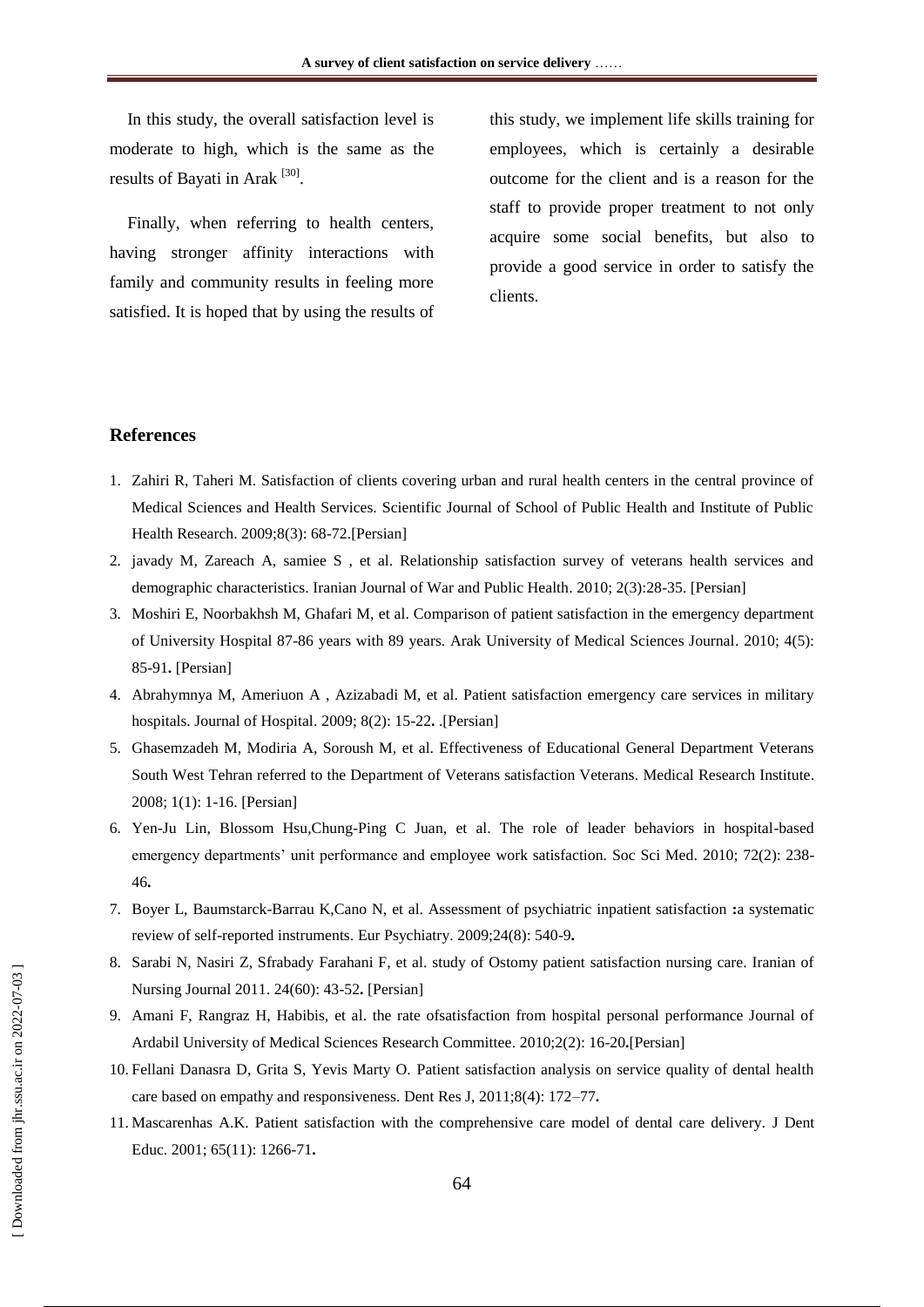- 12. Xiao H, Barber JP. The effect of perceived health status on patient satisfaction. Value health. 2008;11(4): 19-25.
- 13. Nickel S ,Thiedemann B , [von dem Knesebeck O.](http://www.ncbi.nlm.nih.gov/pubmed?term=von%20dem%20Knesebeck%20O%5BAuthor%5D&cauthor=true&cauthor_uid=20619920) The effects of integrated inpatient health care on patient satisfaction and health-related quality of life: Results of a survey among heart disease patients in Germany. Health policy. 2010;98(2): 156-63**.**
- 14. Verbeek J, de Boer A G,van der Weide W E, et al. Patient satisfaction with occupational health physicians, development of a questionnaire[. Occup Environ Med.](http://www.ncbi.nlm.nih.gov/pubmed/15657194) 2005;62(2): 119-23**.**
- 15. Cooper BR, Monson AL. Patient Satisfaction in a Restorative Functions Dental Hygiene Clinic. [J Dent Educ.](http://www.ncbi.nlm.nih.gov/pubmed/19056630) 2008; 72(12): 1510-15**.**
- 16. Brédart A, Coens C, AaronsonN, et al. Determinants of patient satisfaction in oncology settings from European and Asian countries: preliminary results based on the EORTC IN-PATSAT32 questionnaire. [Eur J](http://www.ncbi.nlm.nih.gov/pubmed/17156997)  [Cancer.](http://www.ncbi.nlm.nih.gov/pubmed/17156997) 2007; 43(2): 323-30**.**
- 17. Sajjadian A, Kaviani A ,Younesian M, Montazeri A. Patient satisfaction: adescriptive study of breast care clinic. Iranian Journal of Breast Diseases. 2008;1(3): 45-51**.** [Persian]
- 18. Darryz H, Farid F, Sayedi D. Evaluation of patients' satisfaction with the services provided by the Department of Education in Dentistry, Tehran University of Medical Sciences 86-85. Journal of Dentistry, Medical Sciences of Tehran University. 2011; 23(4): 249-55**.** [Persian]
- 19. Spyridoula T, Nikolaos B, Konstantinos T, et al. Factors affecting parental satisfaction in the neonatal intensive care unit. Journal of Neonatal Nursing. 2012; 18(5): 183-92.
- 20. Kersnik J. An evaluation of patient satisfaction with family practice care in Slovenia. International. [Int J Qual](http://www.ncbi.nlm.nih.gov/pubmed/10830671)  [Health Care.](http://www.ncbi.nlm.nih.gov/pubmed/10830671) 2000;12(2): 143-7.
- 21. Syed Andy J, Shojaei Zadeh D, Batebi A, et al. Client satisfaction in health centers BeheshtiTehran University of Medical Sciences, health care system. JBUMS Journal of Babol University of Medical Sciences. 2009; 10(6): 80-7**.** [Persian]
- 22. Shirvani N, Ashrafian Amiri H, Motlagh M E, et al. Evaluation of the Function of Referral System in Family Physician Program in Northern Provinces of Iran. Babol Univ Med Sci. 2010; 11 (6):46-52. [Persian]
- 23. Nikpoor S, Shahpvryan F, Haji Kazmy A, et al. Relationship satisfaction of women received prenatal care and delivery of services to their profile. Iranian Journal of Nursing. 2007; 20(49): 1-13**.** [Persian]
- 24. Margolis S A, Al-marzouqi S, Revel T, et al. Patient satisfaction with primary health care services in the United Arab Emirates. International Journal for Quality in Health Care. 2003; 15(3): 241-9.
- 25. Hajian, K. Satisfaction of patients hospitalized in Shahid beheshti and Yahyah nejad hospitals. Babol Medical University Journal. 2005; 9(2): 51-60. [Persian]
- 26. Kazemeini SK, Mohammadi F, Owlia F. Evaluation of Satisfication Rate of Patients Admitted to Yazd Shaheed Sadoughi BurnHospital in First Nine Months of the year 2011. Journal of Tolo health. 2013;11(4) 91-102**.** [Persian]
- 27. heidari A, Seidi M. Patient satisfaction from General Physiciant Ghom city. Journal of mediccal council of Isamic Republic of Iran. 2007;26(4): 530-40**.** [Persian]
- 28. Lee DS, Tu JV,Chong A, et al. Patient satisfaction and its relationship with quality and outcomes of care after acute myocardial infarction. Circulation. 2008; 118(19): 1938-45.